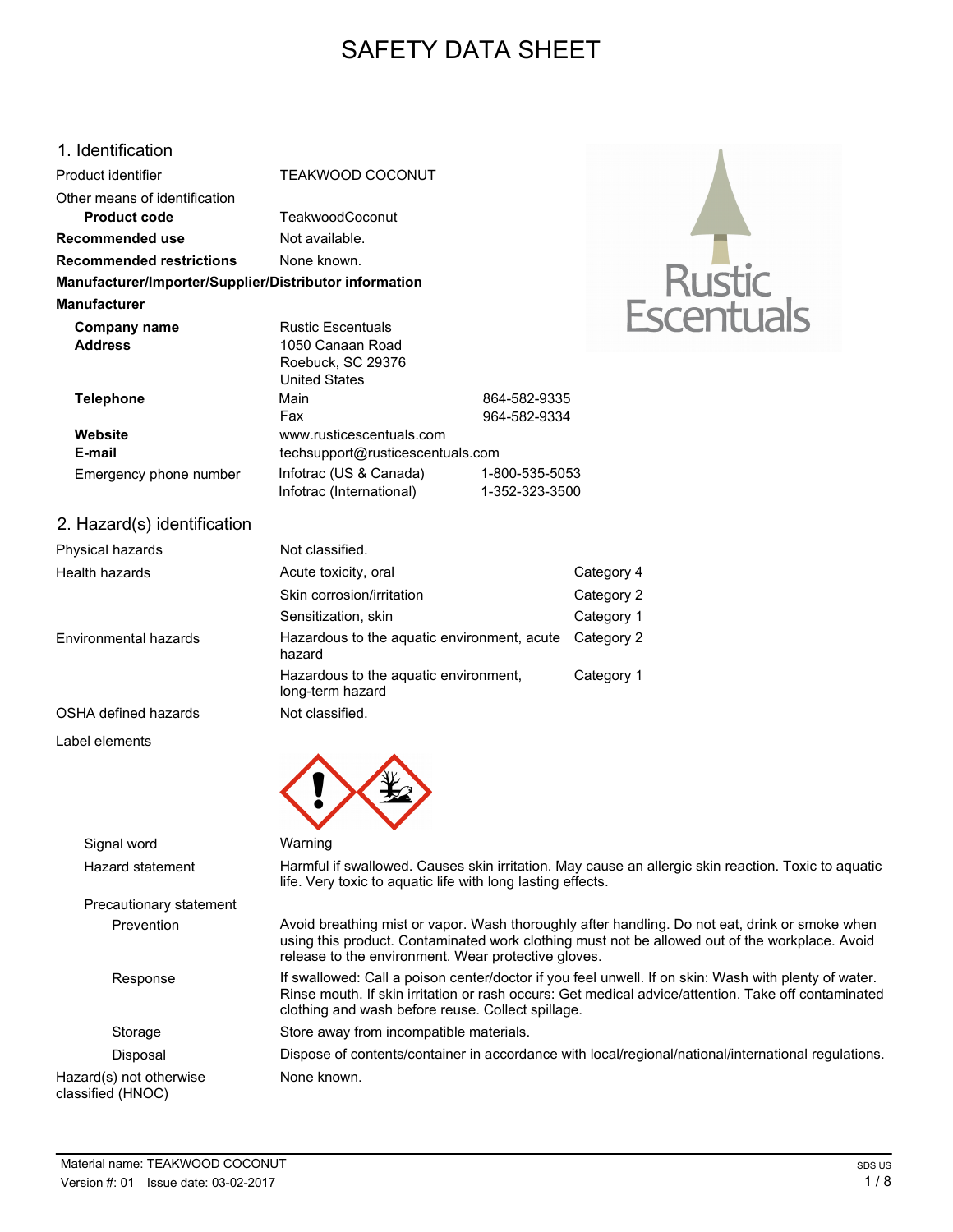Supplemental information 84.31% of the mixture consists of component(s) of unknown acute oral toxicity. 34.94% of the mixture consists of component(s) of unknown acute hazards to the aquatic environment. 36.51% of the mixture consists of component(s) of unknown long-term hazards to the aquatic environment.

### 3. Composition/information on ingredients

| <b>Mixtures</b>                                                                   |               |             |
|-----------------------------------------------------------------------------------|---------------|-------------|
| Chemical name                                                                     | CAS number    | %           |
| 1-(1,2,3,4,5,6,7,8-Octahydro-2,3,8,8<br>-tetramethyl-2-naphthalenyl)ethano<br>ne  | 54464-57-2    | $30 - 540*$ |
| 2-Isobutyl-4-methyltetrahydro-2H-py<br>ran-4-ol                                   | 63500-71-0    | $3 - 5^*$   |
| Cedarwood oil, Texas                                                              | 68990-83-0    | $3 - 5*$    |
| 1,3,4,6,7,8-Hexahydro-4,6,6,7,8,8-h<br>examethylcyclopenta-gamma-2-ben<br>zopyran | 1222-05-5     | $1 - 5^*$   |
| 2-Ethyl-4-(2,2,3-trimethyl-3-cyclope<br>nten-1-yl)-2-buten-1-ol                   | 28219-61-6    | $1 - 5^*$   |
| 4-tert-Butyl cyclohexyl acetate                                                   | 32210-23-4    | $1 - 5^*$   |
| alpha-Amylcinnamaldehyde                                                          | 122-40-7      | $1 - 5^*$   |
| alpha-isoMethyl ionone                                                            | 127-51-5      | $1 - 5^*$   |
| Benzyl benzoate                                                                   | 120-51-4      | $1 - 5^*$   |
| Coumarin                                                                          | $91 - 64 - 5$ | $1 - 5^*$   |
| Methyl dihydrojasmonate                                                           | 24851-98-7    | $1 - 3^*$   |
| 2-Methyl-3-(p-isopropylphenyl)propi<br>onaldehyde                                 | 103-95-7      | $< 1$ *     |
| Orange sweet, Valencia oil                                                        | 8008-57-9     | $< 1$ *     |
| Citral                                                                            | 5392-40-5     | $< 0.3*$    |
| Lavandin abrialis oil                                                             | 8022-15-9     | $< 0.3*$    |
| Linalool                                                                          | 78-70-6       | $< 0.3*$    |
| 2,4-Dimethyl-3-cyclohexen-1-carbo<br>xaldehyde                                    | 68039-49-6    | $< 0.2*$    |
| Fir needle oil, Siberian                                                          | 8021-29-2     | $< 0.2*$    |
| Lemon Terpenes                                                                    | 68917-33-9    | $< 0.2*$    |
| Vanillin                                                                          | 121-33-5      | $< 0.2*$    |
| alpha-Cedrene                                                                     | 469-61-4      | $< 0.1*$    |
| alpha-Pinene                                                                      | 80-56-8       | $< 0.1*$    |
|                                                                                   |               |             |

Other components below reportable levels 30 - < 40

\*Designates that a specific chemical identity and/or percentage of composition has been withheld as a trade secret.

| 4. First-aid measures                                                        |                                                                                                                                                                                                                                 |
|------------------------------------------------------------------------------|---------------------------------------------------------------------------------------------------------------------------------------------------------------------------------------------------------------------------------|
| Inhalation                                                                   | Move to fresh air. Call a physician if symptoms develop or persist.                                                                                                                                                             |
| Skin contact                                                                 | Remove contaminated clothing immediately and wash skin with soap and water. In case of<br>eczema or other skin disorders: Seek medical attention and take along these instructions. Wash<br>contaminated clothing before reuse. |
| Eye contact                                                                  | Rinse with water. Get medical attention if irritation develops and persists.                                                                                                                                                    |
| Ingestion                                                                    | Rinse mouth. If vomiting occurs, keep head low so that stomach content doesn't get into the lungs.<br>Get medical advice/attention if you feel unwell.                                                                          |
| Most important<br>symptoms/effects, acute and<br>delaved                     | Skin irritation. May cause redness and pain. May cause an allergic skin reaction. Dermatitis. Rash.                                                                                                                             |
| Indication of immediate<br>medical attention and special<br>treatment needed | Provide general supportive measures and treat symptomatically. Keep victim warm. Keep victim<br>under observation. Symptoms may be delayed.                                                                                     |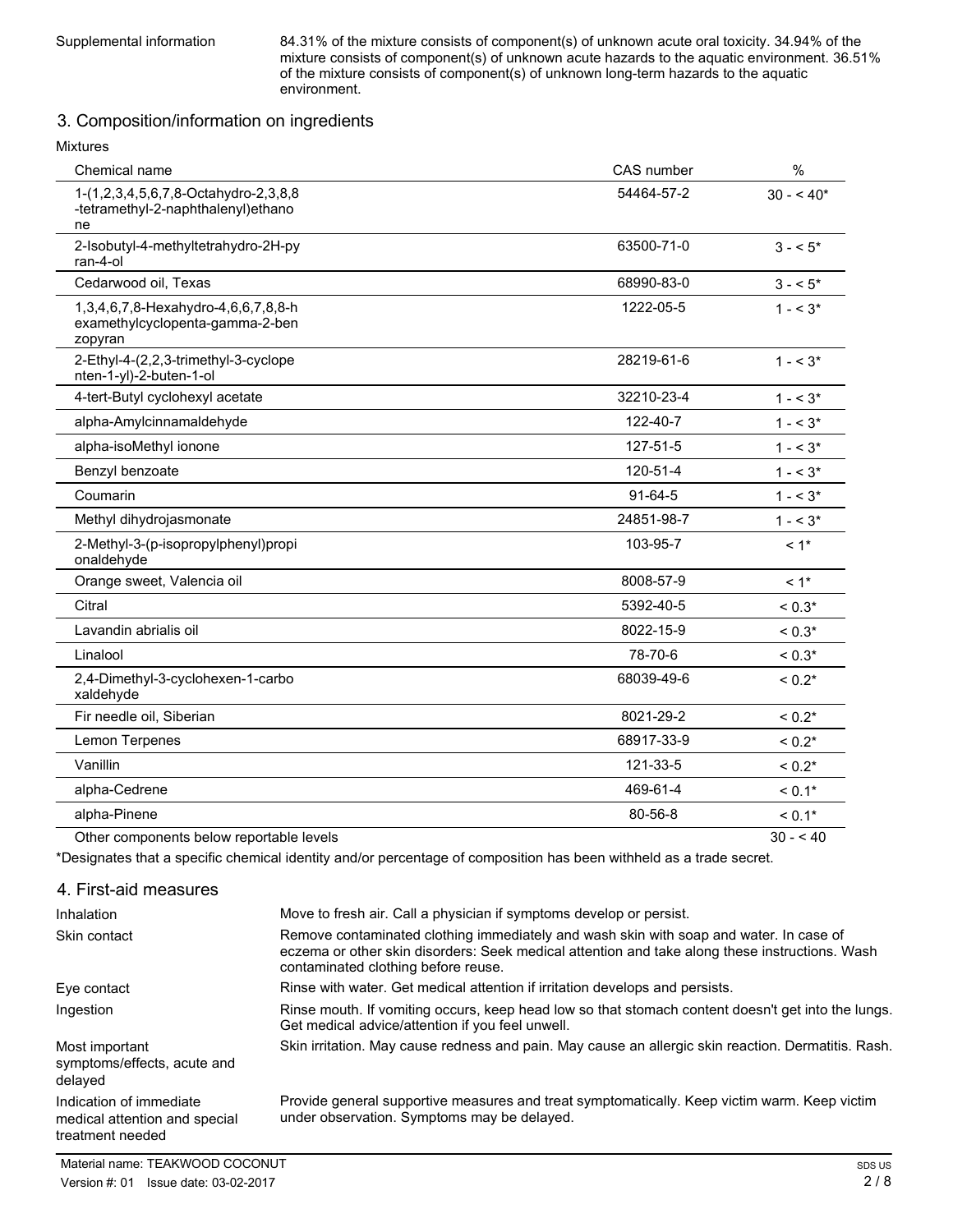Ensure that medical personnel are aware of the material(s) involved, and take precautions to protect themselves. Show this safety data sheet to the doctor in attendance. Wash contaminated clothing before reuse.

| 5. Fire-fighting measures                                                 |                                                                                                                                                                                                                                                                                                                                                                                                                                                                       |
|---------------------------------------------------------------------------|-----------------------------------------------------------------------------------------------------------------------------------------------------------------------------------------------------------------------------------------------------------------------------------------------------------------------------------------------------------------------------------------------------------------------------------------------------------------------|
| Suitable extinguishing media                                              | Water fog. Foam. Dry chemical powder. Carbon dioxide (CO2).                                                                                                                                                                                                                                                                                                                                                                                                           |
| Unsuitable extinguishing<br>media                                         | Do not use water jet as an extinguisher, as this will spread the fire.                                                                                                                                                                                                                                                                                                                                                                                                |
| Specific hazards arising from<br>the chemical                             | During fire, gases hazardous to health may be formed.                                                                                                                                                                                                                                                                                                                                                                                                                 |
| Special protective equipment<br>and precautions for firefighters          | Self-contained breathing apparatus and full protective clothing must be worn in case of fire.                                                                                                                                                                                                                                                                                                                                                                         |
| Fire fighting<br>equipment/instructions                                   | Move containers from fire area if you can do so without risk.                                                                                                                                                                                                                                                                                                                                                                                                         |
| Specific methods                                                          | Use standard firefighting procedures and consider the hazards of other involved materials.                                                                                                                                                                                                                                                                                                                                                                            |
| General fire hazards                                                      | No unusual fire or explosion hazards noted.                                                                                                                                                                                                                                                                                                                                                                                                                           |
| 6. Accidental release measures                                            |                                                                                                                                                                                                                                                                                                                                                                                                                                                                       |
| Personal precautions,<br>protective equipment and<br>emergency procedures | Keep unnecessary personnel away. Keep people away from and upwind of spill/leak. Wear<br>appropriate protective equipment and clothing during clean-up. Avoid breathing mist or vapor. Do<br>not touch damaged containers or spilled material unless wearing appropriate protective clothing.<br>Ensure adequate ventilation. Local authorities should be advised if significant spillages cannot be<br>contained. For personal protection, see section 8 of the SDS. |
| Methods and materials for<br>containment and cleaning up                  | Large Spills: Stop the flow of material, if this is without risk. Dike the spilled material, where this is<br>possible. Cover with plastic sheet to prevent spreading. Absorb in vermiculite, dry sand or earth<br>and place into containers. Prevent entry into waterways, sewer, basements or confined areas.<br>Following product recovery, flush area with water.                                                                                                 |
|                                                                           | Small Spills: Wipe up with absorbent material (e.g. cloth, fleece). Clean surface thoroughly to<br>remove residual contamination.                                                                                                                                                                                                                                                                                                                                     |
|                                                                           | Never return spills to original containers for re-use. For waste disposal, see section 13 of the SDS.                                                                                                                                                                                                                                                                                                                                                                 |
| Environmental precautions                                                 | Avoid release to the environment. Prevent further leakage or spillage if safe to do so. Avoid<br>discharge into drains, water courses or onto the ground. Inform appropriate managerial or<br>supervisory personnel of all environmental releases.                                                                                                                                                                                                                    |
| 7. Handling and storage                                                   |                                                                                                                                                                                                                                                                                                                                                                                                                                                                       |
| Precautions for safe handling                                             | Provide adequate ventilation. Avoid breathing mist or vapor. Avoid contact with eyes, skin, and<br>clothing. Avoid prolonged exposure. Do not taste or swallow. When using, do not eat, drink or<br>emoke Wear appropriate personal protective equipment Wash hands thoroughly after handling                                                                                                                                                                         |

smoke. Wear appropriate personal protective equipment. Wash hands thoroughly after handling. Avoid release to the environment. Observe good industrial hygiene practices. Store in original tightly closed container. Store away from incompatible materials (see Section 10 of the SDS). Conditions for safe storage, including any incompatibilities

### 8. Exposure controls/personal protection

### Occupational exposure limits

| US. ACGIH Threshold Limit Values                  |                                                            |                                   | Form                             |
|---------------------------------------------------|------------------------------------------------------------|-----------------------------------|----------------------------------|
| Components                                        | Type                                                       | Value                             |                                  |
| alpha-Pinene (CAS<br>$80 - 56 - 8$                | <b>TWA</b>                                                 | 20 ppm                            |                                  |
| Citral (CAS 5392-40-5)                            | <b>TWA</b>                                                 | 5 ppm                             | Inhalable fraction and<br>vapor. |
|                                                   | US. Workplace Environmental Exposure Level (WEEL) Guides   |                                   |                                  |
| Components                                        | Type                                                       | Value                             |                                  |
| Vanillin (CAS 121-33-5)                           | TWA                                                        | $10 \text{ mg/m}$                 |                                  |
| Biological limit values                           | No biological exposure limits noted for the ingredient(s). |                                   |                                  |
| Exposure guidelines                               |                                                            |                                   |                                  |
| US ACGIH Threshold Limit Values: Skin designation |                                                            |                                   |                                  |
| Citral (CAS 5392-40-5)                            |                                                            | Can be absorbed through the skin. |                                  |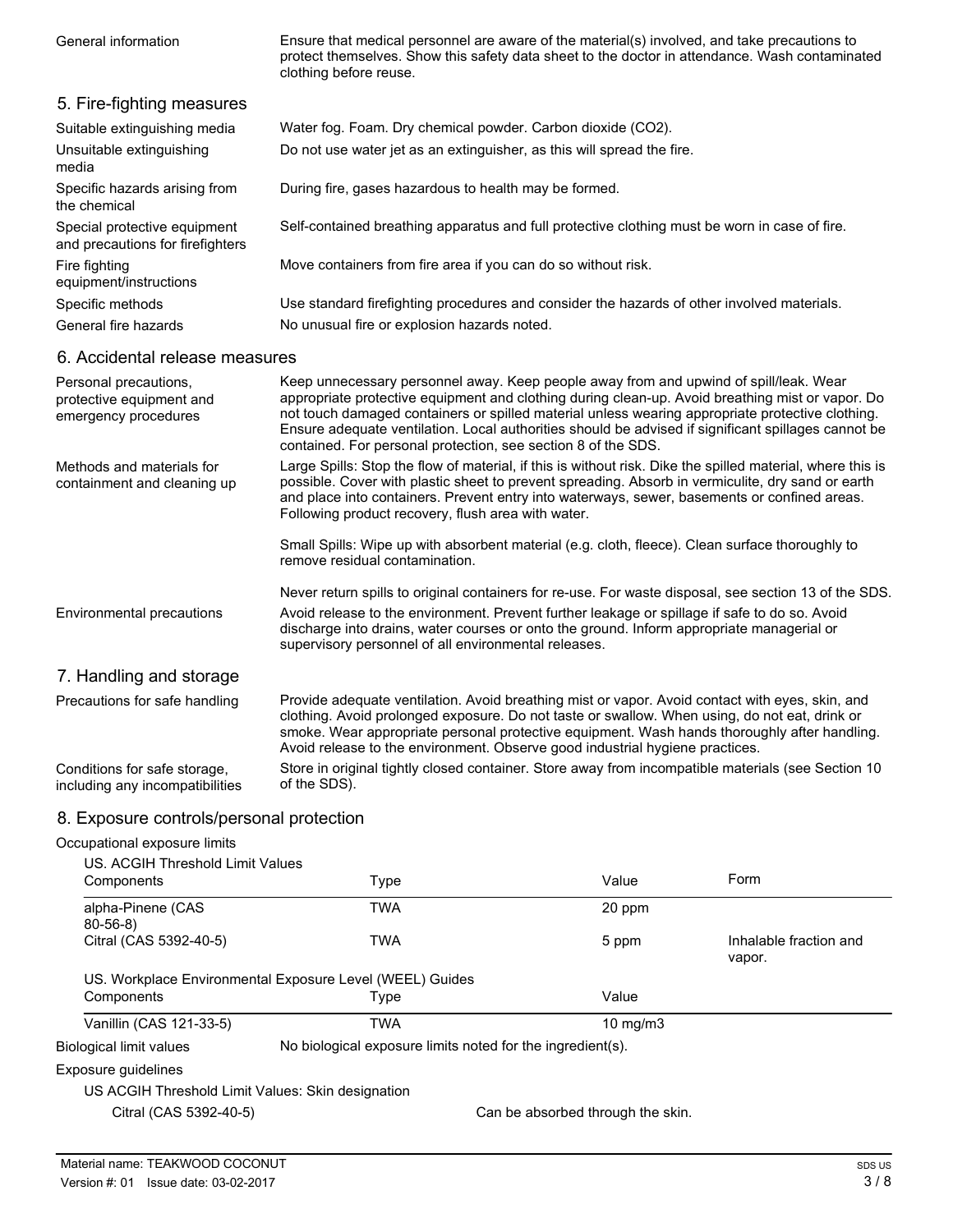| Appropriate engineering<br>controls | Good general ventilation (typically 10 air changes per hour) should be used. Ventilation rates<br>should be matched to conditions. If applicable, use process enclosures, local exhaust ventilation,<br>or other engineering controls to maintain airborne levels below recommended exposure limits. If<br>exposure limits have not been established, maintain airborne levels to an acceptable level. Eye<br>wash facilities and emergency shower must be available when handling this product. |
|-------------------------------------|--------------------------------------------------------------------------------------------------------------------------------------------------------------------------------------------------------------------------------------------------------------------------------------------------------------------------------------------------------------------------------------------------------------------------------------------------------------------------------------------------|
|                                     | Individual protection measures, such as personal protective equipment                                                                                                                                                                                                                                                                                                                                                                                                                            |
| Eye/face protection                 | Face shield is recommended. Wear safety glasses with side shields (or goggles).                                                                                                                                                                                                                                                                                                                                                                                                                  |
| Skin protection                     |                                                                                                                                                                                                                                                                                                                                                                                                                                                                                                  |
| Hand protection                     | Wear appropriate chemical resistant gloves. Suitable gloves can be recommended by the glove<br>supplier.                                                                                                                                                                                                                                                                                                                                                                                         |
| Other                               | Wear appropriate chemical resistant clothing. Use of an impervious apron is recommended.                                                                                                                                                                                                                                                                                                                                                                                                         |
| Respiratory protection              | In case of insufficient ventilation, wear suitable respiratory equipment.                                                                                                                                                                                                                                                                                                                                                                                                                        |
| Thermal hazards                     | Wear appropriate thermal protective clothing, when necessary.                                                                                                                                                                                                                                                                                                                                                                                                                                    |
| General hygiene<br>considerations   | Keep away from food and drink. Always observe good personal hygiene measures, such as<br>washing after handling the material and before eating, drinking, and/or smoking. Routinely wash<br>work clothing and protective equipment to remove contaminants. Contaminated work clothing<br>should not be allowed out of the workplace.                                                                                                                                                             |

## 9. Physical and chemical properties

| Appearance                                   | Pale to Light Yellow         |
|----------------------------------------------|------------------------------|
| Physical state                               | Liquid.                      |
| Form                                         | Liquid.                      |
| Color                                        | Not available.               |
| Odor                                         | Characteristic of name       |
| Odor threshold                               | Not available.               |
| рH                                           | Not available.               |
| Melting point/freezing point                 | Not available.               |
| Initial boiling point and boiling<br>range   | 469.4 °F (243 °C) estimated  |
| Flash point                                  | $> 212.0$ °F ( $> 100.0$ °C) |
| Evaporation rate                             | Not available.               |
| Flammability (solid, gas)                    | Not applicable.              |
| Upper/lower flammability or explosive limits |                              |
| Explosive limit - lower (%)                  | Not available.               |
| Explosive limit - upper (%)                  | Not available.               |
| Vapor pressure                               | 0.007 hPa estimated          |
| Vapor density                                | Not available.               |
| Relative density                             | Not available.               |
| Solubility(ies)                              |                              |
| Solubility (water)                           | NO.                          |
| Auto-ignition temperature                    | Not available.               |
| Decomposition temperature                    | Not available.               |
| Viscosity                                    | Not available.               |
| Other information                            |                              |
| Density                                      | 8.06 lbs/gal estimated       |
| <b>Explosive properties</b>                  | Not explosive.               |
| Hydrocarbons percent                         | Not determined.              |
| Oxidizing properties                         | Not oxidizing.               |
| Refractive index                             | 1.4824 - 1.4874              |
| Specific gravity                             | $0.951 - 0.991$              |
| VOC (Weight %)                               | Not determined.              |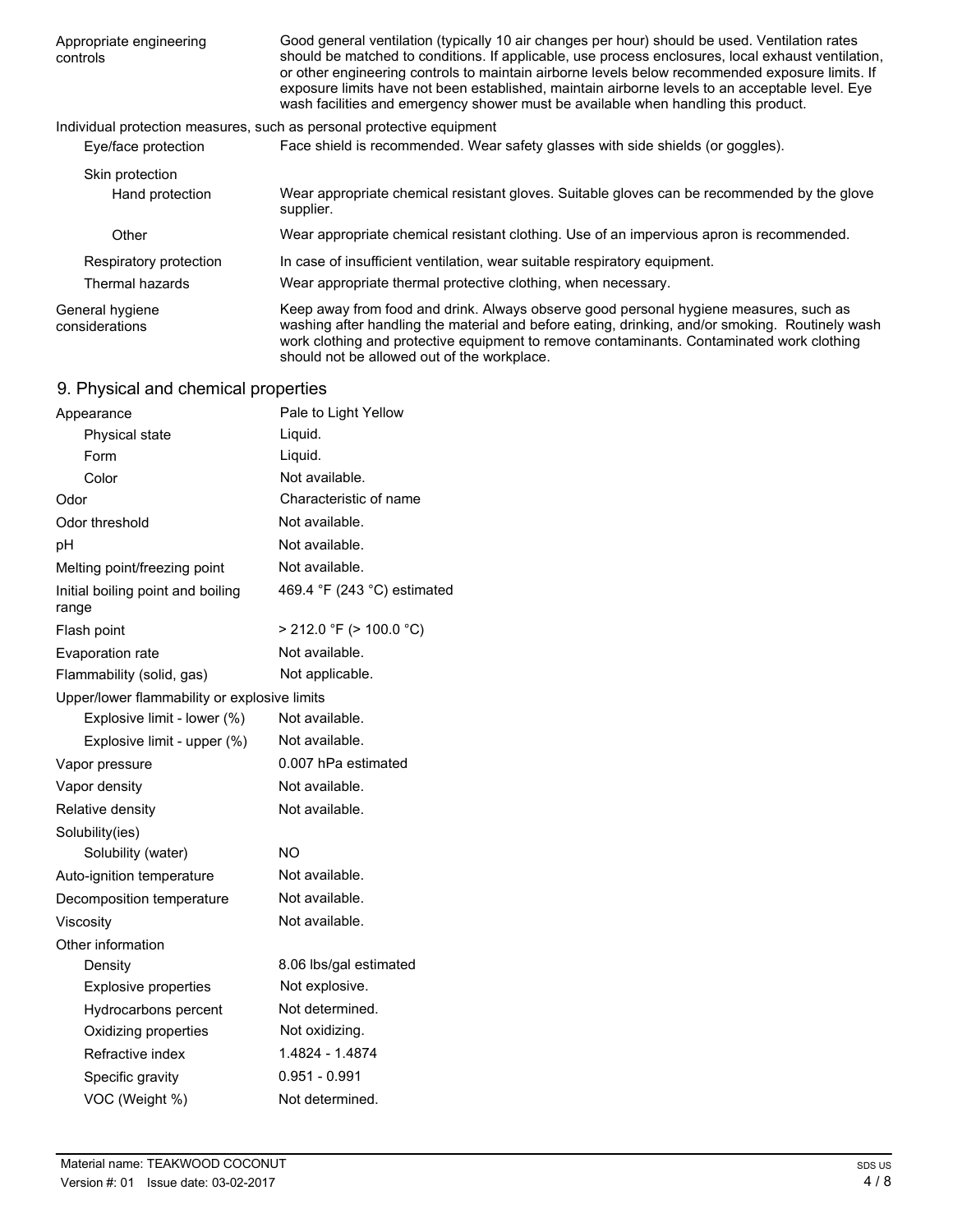### 10. Stability and reactivity

| Reactivity                            | The product is stable and non-reactive under normal conditions of use, storage and transport. |
|---------------------------------------|-----------------------------------------------------------------------------------------------|
| Chemical stability                    | Material is stable under normal conditions.                                                   |
| Possibility of hazardous<br>reactions | No dangerous reaction known under conditions of normal use.                                   |
| Conditions to avoid                   | Avoid temperatures exceeding the flash point. Contact with incompatible materials.            |
| Incompatible materials                | Strong oxidizing agents.                                                                      |
| Hazardous decomposition<br>products   | No hazardous decomposition products are known.                                                |

### 11. Toxicological information

Information on likely routes of exposure

| Inhalation                                                                         | Prolonged inhalation may be harmful.                                                                                  |  |
|------------------------------------------------------------------------------------|-----------------------------------------------------------------------------------------------------------------------|--|
| Skin contact                                                                       | Causes skin irritation. May cause an allergic skin reaction.                                                          |  |
| Eye contact                                                                        | Direct contact with eyes may cause temporary irritation.                                                              |  |
| Ingestion                                                                          | Harmful if swallowed.                                                                                                 |  |
| Symptoms related to the<br>physical, chemical and<br>toxicological characteristics | Skin irritation. May cause redness and pain. May cause an allergic skin reaction. Dermatitis.<br>Rash.                |  |
| Information on toxicological effects                                               |                                                                                                                       |  |
| Acute toxicity                                                                     | Harmful if swallowed. May cause an allergic skin reaction.                                                            |  |
| Skin corrosion/irritation                                                          | Causes skin irritation.                                                                                               |  |
| Serious eye damage/eye<br>irritation                                               | Direct contact with eyes may cause temporary irritation.                                                              |  |
| Respiratory or skin sensitization                                                  |                                                                                                                       |  |
| <b>ACGIH Sensitization</b>                                                         |                                                                                                                       |  |
| alpha-Pinene (CAS 80-56-8)<br>Citral (CAS 5392-40-5)                               | Dermal sensitization<br>Dermal sensitization                                                                          |  |
| Respiratory sensitization                                                          | Not a respiratory sensitizer.                                                                                         |  |
| Skin sensitization                                                                 | May cause an allergic skin reaction.                                                                                  |  |
| Germ cell mutagenicity                                                             | No data available to indicate product or any components present at greater than 0.1% are<br>mutagenic or genotoxic.   |  |
| Carcinogenicity                                                                    | This product is not considered to be a carcinogen by IARC, ACGIH, NTP, or OSHA.                                       |  |
| IARC Monographs. Overall Evaluation of Carcinogenicity                             |                                                                                                                       |  |
| Coumarin (CAS 91-64-5)<br>Not listed.                                              | 3 Not classifiable as to carcinogenicity to humans.<br>OSHA Specifically Regulated Substances (29 CFR 1910.1001-1050) |  |
| Reproductive toxicity                                                              | This product is not expected to cause reproductive or developmental effects.                                          |  |
| Specific target organ toxicity -<br>single exposure                                | Not classified.                                                                                                       |  |
| Specific target organ toxicity -<br>repeated exposure                              | Not classified.                                                                                                       |  |
| Aspiration hazard                                                                  | Not an aspiration hazard.                                                                                             |  |
| Chronic effects                                                                    | Prolonged inhalation may be harmful.                                                                                  |  |
| 12. Ecological information                                                         |                                                                                                                       |  |
| Ecotoxicity                                                                        | Very toxic to aquatic life with long lasting effects.                                                                 |  |
| Components                                                                         | <b>Test Results</b><br>Species<br>2,4-Dimethyl-3-cyclohexen-1-carboxaldehyde (CAS 68039-49-6)                         |  |
|                                                                                    | 2-Methyl-3-(p-isopropylphenyl)propionaldehyde (CAS 103-95-7)                                                          |  |

\* Estimates for product may be based on additional component data not shown. Persistence and degradability No data is available on the degradability of this product.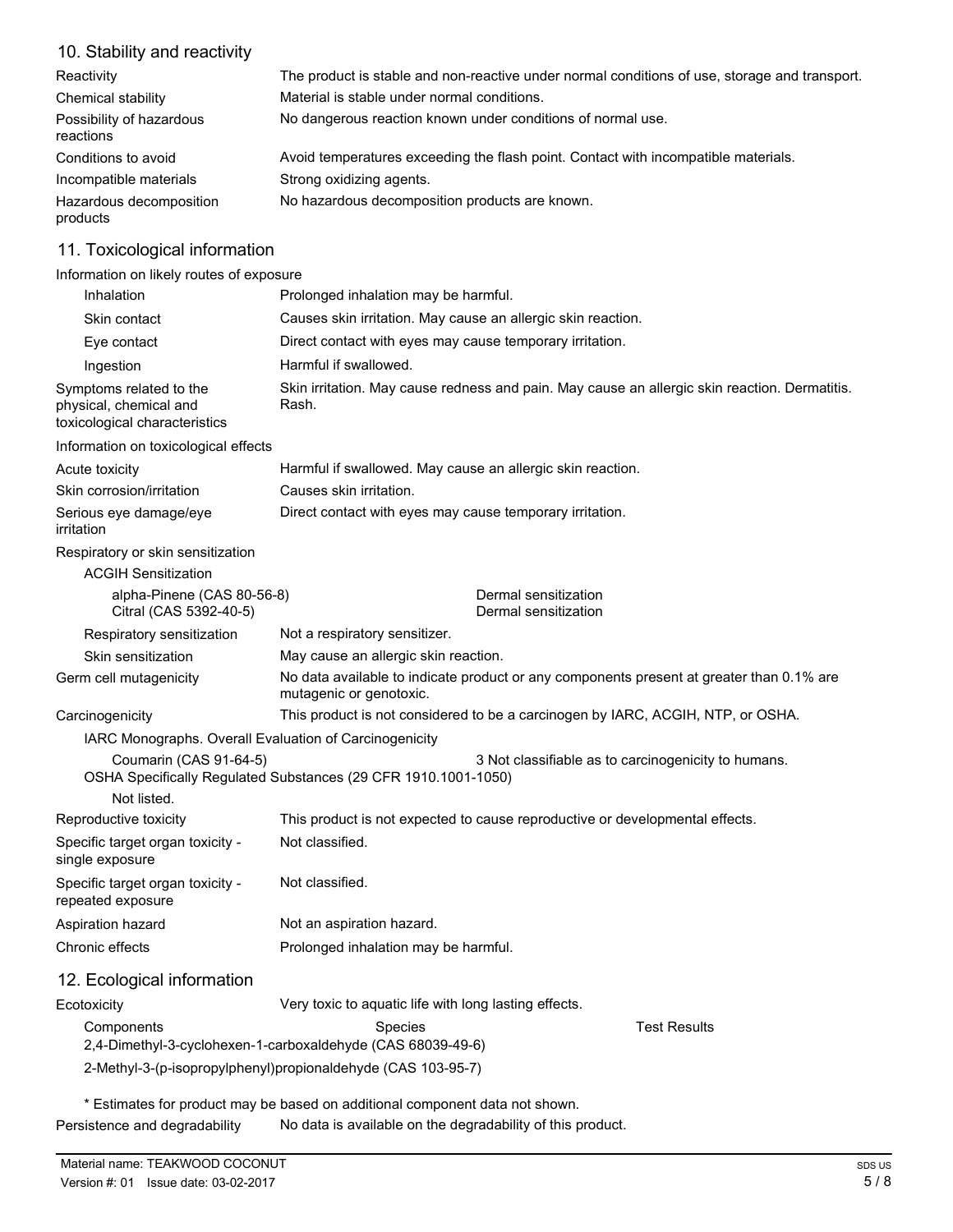### Bioaccumulative potential

| Partition coefficient n-octanol / water (log Kow) |                                                                                                                                                                                            |
|---------------------------------------------------|--------------------------------------------------------------------------------------------------------------------------------------------------------------------------------------------|
| alpha-Pinene                                      | 4.83                                                                                                                                                                                       |
| Benzyl benzoate                                   | 3.97                                                                                                                                                                                       |
| Coumarin                                          | 1.39                                                                                                                                                                                       |
| Linalool                                          | 2.97                                                                                                                                                                                       |
| Vanillin                                          | 1.37                                                                                                                                                                                       |
| Mobility in soil                                  | No data available.                                                                                                                                                                         |
| Other adverse effects                             | No other adverse environmental effects (e.g. ozone depletion, photochemical ozone creation<br>potential, endocrine disruption, global warming potential) are expected from this component. |

### 13. Disposal considerations

| Disposal instructions                    | Collect and reclaim or dispose in sealed containers at licensed waste disposal site. Do not allow<br>this material to drain into sewers/water supplies. Do not contaminate ponds, waterways or ditches<br>with chemical or used container. Dispose of contents/container in accordance with<br>local/regional/national/international regulations. |
|------------------------------------------|---------------------------------------------------------------------------------------------------------------------------------------------------------------------------------------------------------------------------------------------------------------------------------------------------------------------------------------------------|
| Local disposal regulations               | Dispose in accordance with all applicable regulations.                                                                                                                                                                                                                                                                                            |
| Hazardous waste code                     | The waste code should be assigned in discussion between the user, the producer and the waste<br>disposal company.                                                                                                                                                                                                                                 |
| Waste from residues / unused<br>products | Dispose of in accordance with local regulations. Empty containers or liners may retain some<br>product residues. This material and its container must be disposed of in a safe manner (see:<br>Disposal instructions).                                                                                                                            |
| Contaminated packaging                   | Since emptied containers may retain product residue, follow label warnings even after container is<br>emptied. Empty containers should be taken to an approved waste handling site for recycling or<br>disposal.                                                                                                                                  |

### 14. Transport information

#### DOT

Not regulated as dangerous goods.

### IATA

| IATA                                                                           |                                                                                                                                                                                                                 |
|--------------------------------------------------------------------------------|-----------------------------------------------------------------------------------------------------------------------------------------------------------------------------------------------------------------|
| UN number                                                                      | <b>UN3082</b>                                                                                                                                                                                                   |
| UN proper shipping name                                                        | Environmentally hazardous substance, liquid, n.o.s.<br>(1-(1,2,3,4,5,6,7,8-Octahydro-2,3,8,8-tetramethyl-2-naphthalenyl)ethanone,<br>1,3,4,6,7,8-Hexahydro-4,6,6,7,8,8-hexamethylcyclopenta-gamma-2-benzopyran) |
| Transport hazard class(es)                                                     |                                                                                                                                                                                                                 |
| Class                                                                          | 9                                                                                                                                                                                                               |
| Subsidiary risk                                                                |                                                                                                                                                                                                                 |
| Packing group                                                                  | Ш                                                                                                                                                                                                               |
| Environmental hazards                                                          | Yes                                                                                                                                                                                                             |
| <b>ERG Code</b>                                                                | 9L                                                                                                                                                                                                              |
| Special precautions for user<br>Other information                              | Read safety instructions, SDS and emergency procedures before handling.                                                                                                                                         |
| Passenger and cargo<br>aircraft                                                | Allowed.                                                                                                                                                                                                        |
| Cargo aircraft only                                                            | Allowed.                                                                                                                                                                                                        |
| <b>IMDG</b>                                                                    |                                                                                                                                                                                                                 |
| UN number                                                                      | <b>UN3082</b>                                                                                                                                                                                                   |
| UN proper shipping name                                                        | ENVIRONMENTALLY HAZARDOUS SUBSTANCE, LIQUID, N.O.S.<br>(1-(1,2,3,4,5,6,7,8-Octahydro-2,3,8,8-tetramethyl-2-naphthalenyl)ethanone,<br>1,3,4,6,7,8-Hexahydro-4,6,6,7,8,8-hexamethylcyclopenta-gamma-2-benzopyran) |
| Transport hazard class(es)                                                     |                                                                                                                                                                                                                 |
| Class                                                                          | 9                                                                                                                                                                                                               |
| Subsidiary risk                                                                |                                                                                                                                                                                                                 |
| Packing group                                                                  | III                                                                                                                                                                                                             |
| Environmental hazards                                                          |                                                                                                                                                                                                                 |
| Marine pollutant                                                               | Yes                                                                                                                                                                                                             |
| EmS                                                                            | $F-A. S-F$                                                                                                                                                                                                      |
| Special precautions for user                                                   | Read safety instructions, SDS and emergency procedures before handling.                                                                                                                                         |
| Transport in bulk according to<br>Annex II of MARPOL 73/78 and<br>the IBC Code | Not established.                                                                                                                                                                                                |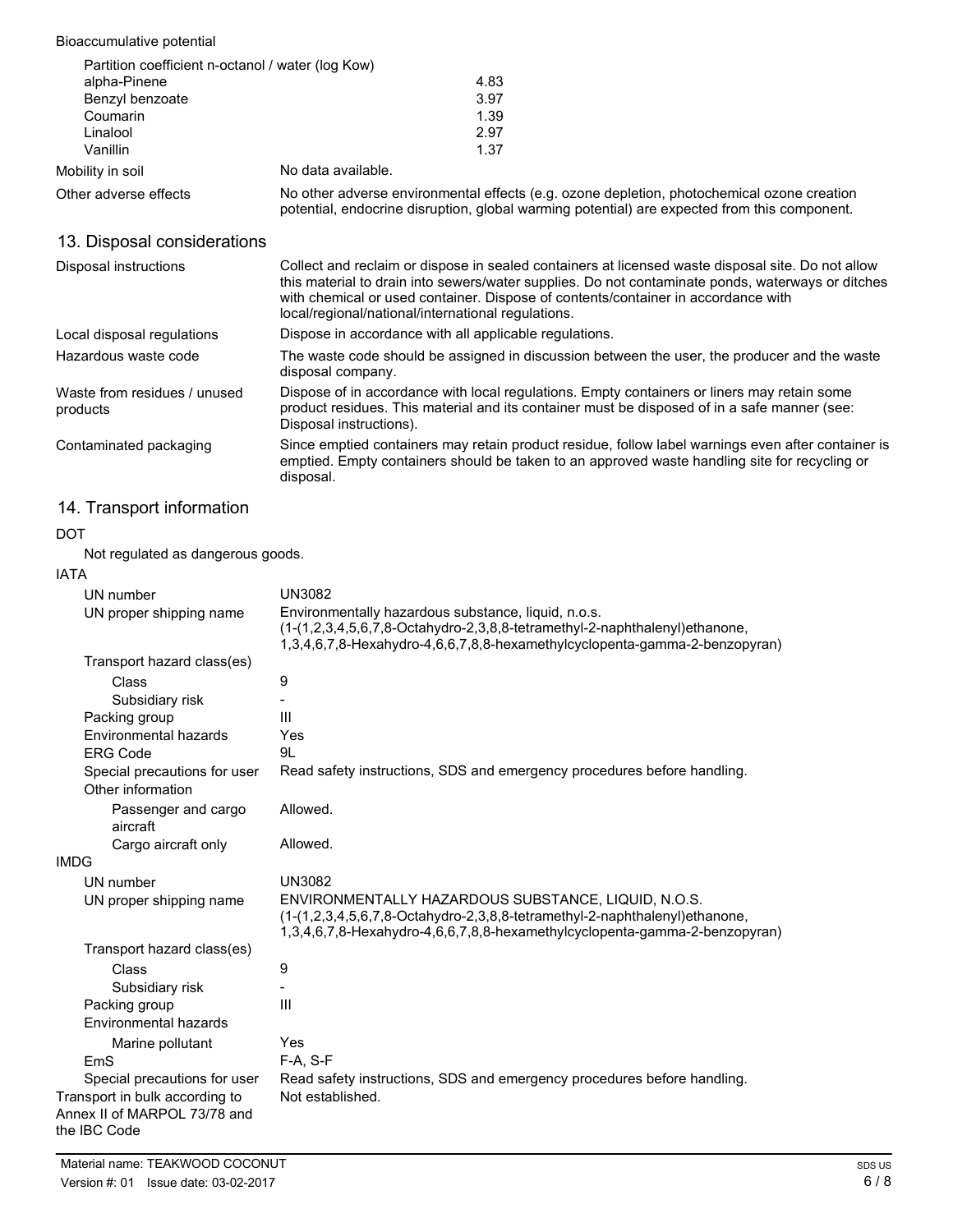#### IATA; IMDG



Marine pollutant



General information **IMDG** Regulated Marine Pollutant.

15. Regulatory information US federal regulations

This product is a "Hazardous Chemical" as defined by the OSHA Hazard Communication Standard, 29 CFR 1910.1200.

TSCA Section 12(b) Export Notification (40 CFR 707, Subpt. D)

Not regulated.

CERCLA Hazardous Substance List (40 CFR 302.4)

Not listed.

SARA 304 Emergency release notification

Not regulated.

OSHA Specifically Regulated Substances (29 CFR 1910.1001-1050)

Not listed.

Hazard categories

Superfund Amendments and Reauthorization Act of 1986 (SARA)

Immediate Hazard - Yes Delayed Hazard - No Fire Hazard - No Pressure Hazard - No Reactivity Hazard - No

SARA 302 Extremely hazardous substance

Not listed.

SARA 311/312 Hazardous No

chemical

SARA 313 (TRI reporting) Not regulated.

#### Other federal regulations

Clean Air Act (CAA) Section 112 Hazardous Air Pollutants (HAPs) List

Not regulated.

Clean Air Act (CAA) Section 112(r) Accidental Release Prevention (40 CFR 68.130)

Not regulated.

Safe Drinking Water Act Not regulated. (SDWA)

#### US state regulations

US. California Controlled Substances. CA Department of Justice (California Health and Safety Code Section 11100) Not listed.

US. Massachusetts RTK - Substance List

alpha-Pinene (CAS 80-56-8)